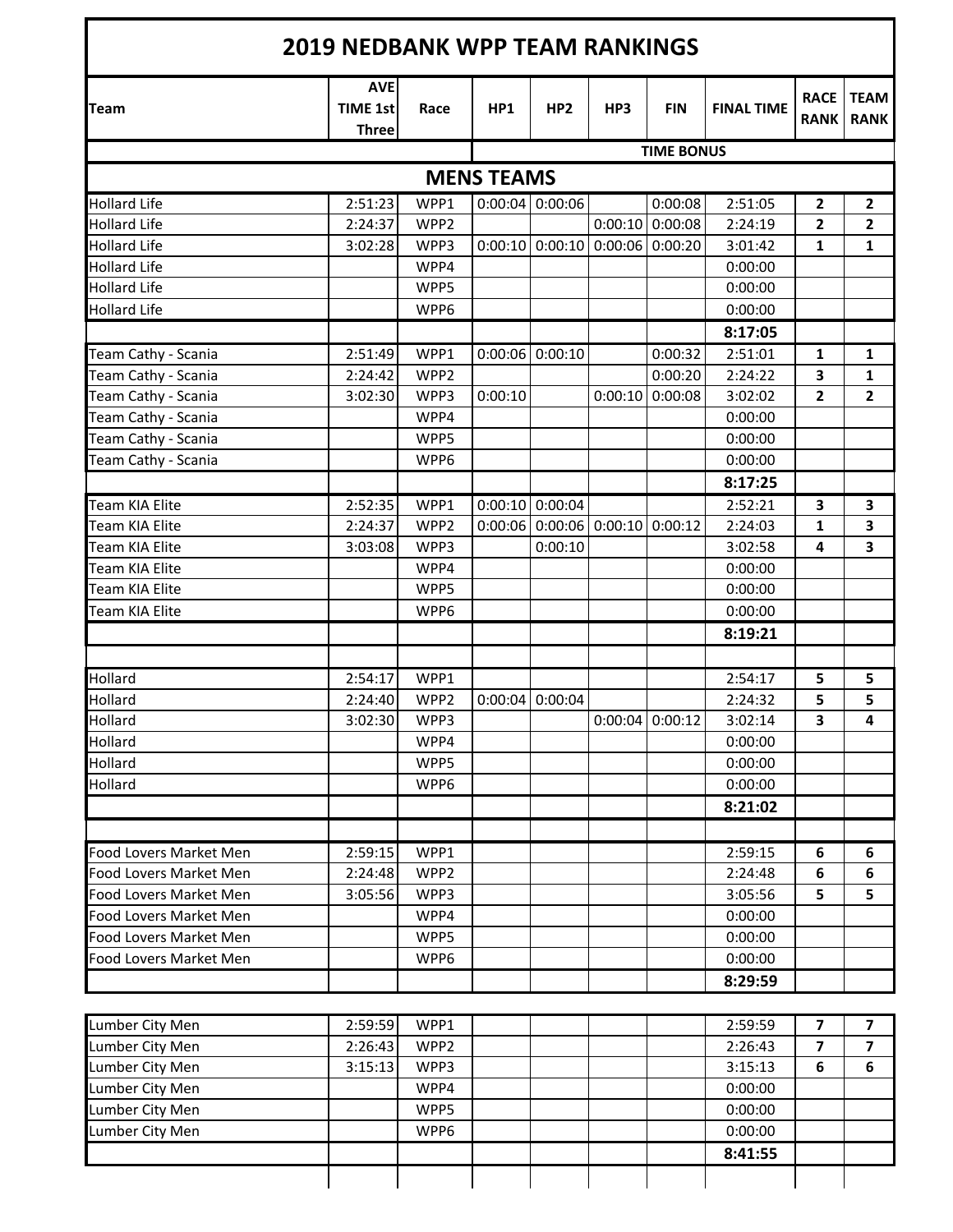| <b>Team</b>                                            | <b>AVE</b><br><b>TIME 1st</b><br><b>Three</b> | Race             | HP1                 | HP <sub>2</sub>           | HP3 | <b>FIN</b>        | <b>FINAL TIME</b>  | <b>RACE</b><br><b>RANK</b> | <b>TEAM</b><br><b>RANK</b>   |
|--------------------------------------------------------|-----------------------------------------------|------------------|---------------------|---------------------------|-----|-------------------|--------------------|----------------------------|------------------------------|
| Legacy of love foundation                              | 3:14:31                                       | WPP1             |                     |                           |     |                   | 3:14:31            | 8                          | 8                            |
| egacy of love foundation                               | 2:42:31                                       | WPP <sub>2</sub> |                     |                           |     |                   | 2:42:31            | 9                          | 8                            |
| Legacy of love foundation                              | 3:22:04                                       | WPP3             |                     |                           |     |                   | 3:22:04            | 7                          | $\overline{\mathbf{z}}$      |
| egacy of love foundation                               |                                               | WPP4             |                     |                           |     |                   | 0:00:00            |                            |                              |
| egacy of love foundation                               |                                               | WPP5             |                     |                           |     |                   | 0:00:00            |                            |                              |
| egacy of love foundation                               |                                               | WPP6             |                     |                           |     |                   | 0:00:00            |                            |                              |
|                                                        |                                               |                  |                     |                           |     |                   | 9:19:06            |                            |                              |
|                                                        |                                               |                  |                     |                           |     |                   |                    |                            |                              |
| <b>Team NCCS</b>                                       | 2:53:28                                       | WPP1             |                     |                           |     |                   | 2:53:28            | 4                          | 4                            |
| <b>Team NCCS</b>                                       | 2:24:45                                       | WPP <sub>2</sub> | 0:00:10             | 0:00:10                   |     |                   | 2:24:25            | 4                          | 4                            |
| <b>Team NCCS</b>                                       | <b>DNS</b>                                    | WPP3             |                     |                           |     |                   | <b>DNS</b>         | <b>DNS</b>                 | 8                            |
| <b>Team NCCS</b>                                       |                                               | WPP4             |                     |                           |     |                   | 0:00:00            |                            |                              |
| <b>Team NCCS</b>                                       |                                               | WPP5             |                     |                           |     |                   | 0:00:00            |                            |                              |
| <b>Team NCCS</b>                                       |                                               | WPP6             |                     |                           |     |                   | 0:00:00            |                            |                              |
|                                                        |                                               |                  |                     |                           |     |                   | 5:17:53            |                            |                              |
|                                                        |                                               |                  |                     |                           |     |                   |                    |                            |                              |
| Pupkewits Megabuild Team                               | 3:18:57                                       | WPP1             |                     |                           |     |                   | 3:18:57            | 9                          | 9                            |
| Pupkewits Megabuild Team                               | 2:39:30                                       | WPP2             |                     |                           |     |                   | 2:39:30            | 8                          | 9                            |
| Pupkewits Megabuild Team                               | <b>DNF</b>                                    | WPP3             |                     |                           |     |                   | <b>DNF</b>         | <b>DNF</b>                 | 9                            |
| Pupkewits Megabuild Team                               |                                               | WPP4             |                     |                           |     |                   | 0:00:00            |                            |                              |
| Pupkewits Megabuild Team                               |                                               | WPP5             |                     |                           |     |                   | 0:00:00            |                            |                              |
| Pupkewits Megabuild Team                               |                                               | WPP6             |                     |                           |     |                   | 0:00:00            |                            |                              |
|                                                        |                                               |                  |                     |                           |     |                   | 5:58:27            |                            |                              |
|                                                        |                                               |                  | <b>WOMENS TEAMS</b> |                           |     |                   |                    |                            |                              |
| <b>Team</b>                                            | <b>AVE</b>                                    | Race             | HP1                 | HP <sub>2</sub>           | HP3 | <b>FIN</b>        | <b>FINAL TIME</b>  | <b>RACE</b>                | <b>TEAM</b>                  |
|                                                        |                                               |                  |                     |                           |     | <b>TIME BONUS</b> |                    |                            |                              |
| <b>Foodlovers Market</b>                               | 2:28:25                                       | WPP1             |                     | $0:00:14$ 0:00:10         |     | 0:00:20           | 2:27:41            | 1                          | 1                            |
| <b>Foodlovers Market</b>                               | 2:04:00                                       | WPP2             |                     | $0:00:16$ 0:00:16 0:00:16 |     | 0:00:20           | 2:02:52            | 1                          | 1                            |
| <b>Foodlovers Market</b>                               | 2:26:15                                       | WPP3             | 0:00:14             | 0:00:06                   |     | 0:00:08           | 2:25:47            | 2                          | 1                            |
| <b>Foodlovers Market</b>                               |                                               | WPP4             |                     |                           |     |                   | 0:00:00            |                            |                              |
| <b>Foodlovers Market</b>                               |                                               | WPP5             |                     |                           |     |                   | 0:00:00            |                            |                              |
| <b>Foodlovers Market</b>                               |                                               | WPP6             |                     |                           |     |                   | 0:00:00            |                            |                              |
|                                                        |                                               |                  |                     |                           |     |                   | 6:56:20            |                            |                              |
| MyLife powered by Hollard                              | 2:28:53                                       | WPP1             |                     | $0:00:06$ 0:00:04         |     | 0:00:12           | 2:28:31            | $\overline{2}$             | $\overline{2}$               |
| MyLife powered by Hollard                              | 2:03:54                                       | WPP2             | 0:00:04             | 0:00:04                   |     | 0:00:20           | 2:03:26            | $\overline{2}$             | 2                            |
| MyLife powered by Hollard                              | 2:26:25                                       | WPP3             |                     |                           |     |                   | 2:26:25            | 4                          | $\mathbf{2}$                 |
| MyLife powered by Hollard                              |                                               | WPP4             |                     |                           |     |                   | 0:00:00            |                            |                              |
| MyLife powered by Hollard<br>MyLife powered by Hollard |                                               | WPP5             |                     |                           |     |                   | 0:00:00            |                            |                              |
|                                                        |                                               | WPP6             |                     |                           |     |                   | 0:00:00<br>6:58:22 |                            |                              |
|                                                        |                                               |                  |                     |                           |     |                   |                    | 3                          |                              |
| Lumber City<br>Lumber City                             | 2:32:10<br>2:04:04                            | WPP1<br>WPP2     |                     |                           |     |                   | 2:32:10<br>2:04:04 | 3                          | 3<br>$\overline{\mathbf{3}}$ |
| Lumber City                                            |                                               | WPP3             |                     |                           |     | 0:00:12           | 2:26:01            | 3                          | 3                            |
| Lumber City                                            |                                               |                  |                     |                           |     |                   |                    |                            |                              |
|                                                        | 2:26:13                                       |                  |                     |                           |     |                   |                    |                            |                              |
| Lumber City                                            |                                               | WPP4             |                     |                           |     |                   | 0:00:00            |                            |                              |
|                                                        |                                               | WPP5             |                     |                           |     |                   | 0:00:00            |                            |                              |
| Lumber City                                            |                                               | WPP6             |                     |                           |     |                   | 0:00:00            |                            |                              |
|                                                        |                                               |                  |                     |                           |     |                   | 7:02:15            |                            |                              |
| Delush                                                 | 2:35:54                                       | WPP1             |                     | 0:00:06                   |     | 0:00:08           | 2:35:40            | 4                          | 4                            |
| Delush                                                 | 2:04:04                                       | WPP2             |                     |                           |     |                   | 2:04:04.05         | 4                          | 4                            |
| Delush                                                 | 2:26:27                                       | WPP3             | 0:00:06             | 0:00:10                   |     | 0:00:20           | 2:25:51            | 1                          | 4                            |
| Delush<br>Delush                                       |                                               | WPP4<br>WPP5     |                     |                           |     |                   | 0:00:00<br>0:00:00 |                            |                              |